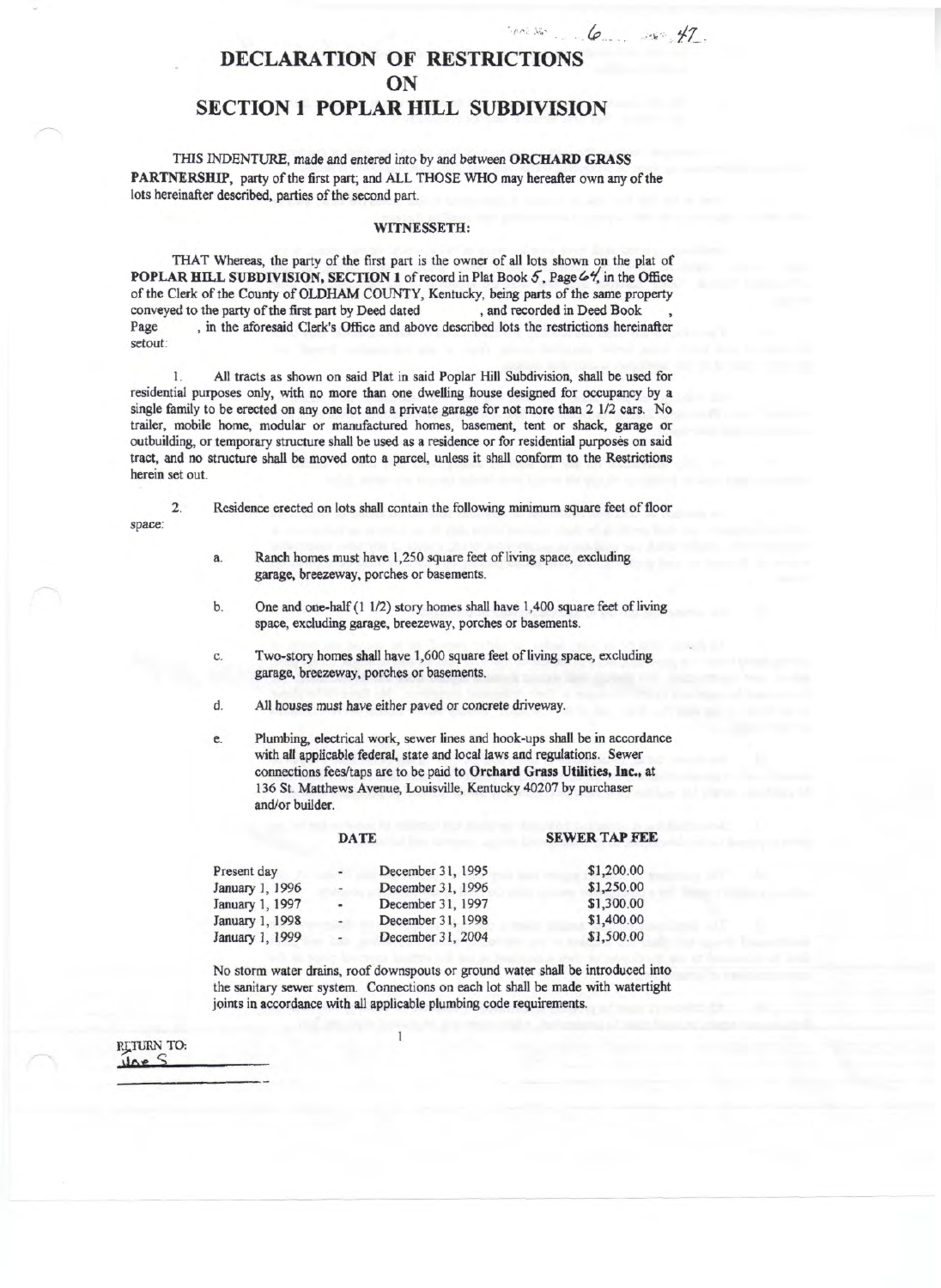- 
- **Prox We**<br> **f.** Builders and developers shall preserve all green areas within the City as much as possible.
- g. No two adjacent lots, either side by side or directly across the street from one another, shall have identical exterior construction.

3. The developer reserves the right to approve or disapprove any type of residence. All houses and landscaping must be completed within one year from date construction begins.

None of the said lots shall be divided or diminished in size unless the same shall be used with an adjacent lot for the purpose of constructing one dwelling thereon.

5. Residences erected shall have exterior walls of brick, brick veneer, stone, stone veneer, stucco, approved plywood, aluminum siding, vinyl siding, wood siding, or any combination thereof. Other materials shall first meet the approval of the developers or their assigns.

6. If garages, or any other outbuilding, are constructed of concrete block, they must be veneered with brick, stone, wood, aluminum siding, vinyl, or any combination thereof, and must be approved by the developers and/or their assigns.

All building set back lines, side lines and rear line restrictions to conform to Oldham County Planning & Zoning restrictions for R-2 A zoning classification in effect as of date of record of this subdivision.

8. All utility installation on any lot shall be underground only and no electric or telephone poles shall be permitted on any lot except main feeder circuits and street lights.

9. No noxious or offensive conditions or activities shall be permitted or carried on upon any property, nor shall anything be done thereon which may be or become an annoyance or nuisance to the neighborhood, nor shall any inoperative car, truck, tractor or any other inoperative vehicle be allowed on said premises. No continuous parking by residents shall be allowed on streets.

10. No commercial activity or advertising shall be permitted.

11. All fences must be of wire, hedge, or picket (wood) to be spaced the width of picket; board fences are permitted; none of the fences are to be over six feet in height except post, and of open construction. No fencing shall extend forward beyond front line of residence. All fences must be approved by the developer or their designated committee. No fence to be closer to the front lot line than that front wall of the residence. Privacy fences around pools and patios are permitted.

12. No horses, cattle, swine, goats or sheep shall be kept on any of the lots. No pen or kennels shall be permitted on any lot for commercial purposes. No more than two (2) dogs shall be permitted on any lot, and the same must be confined by owner and not be permitted at large.

13. An outbuilding is permitted; however, the plans and location of same on the lot are to be approved by the developers, as to architectural design, material and location.

14. The purchaser of each lot agrees that they will not permit the use of said lot, not sell any portion thereof, for a passageway leading from the road to any adjoining property.

15. The developers or their assigns reserve the right to approve or disapprove the architectural design and plans and location of any residence, and/or outbuilding, and said plans shall be submitted to the developers or their authorized agent for written approval prior to the commencement of construction.

16. All driveways must be properly constructed of concrete or blacktop and must be kept in good repair; culverts must be constructed, where necessary, to prevent improper flow.